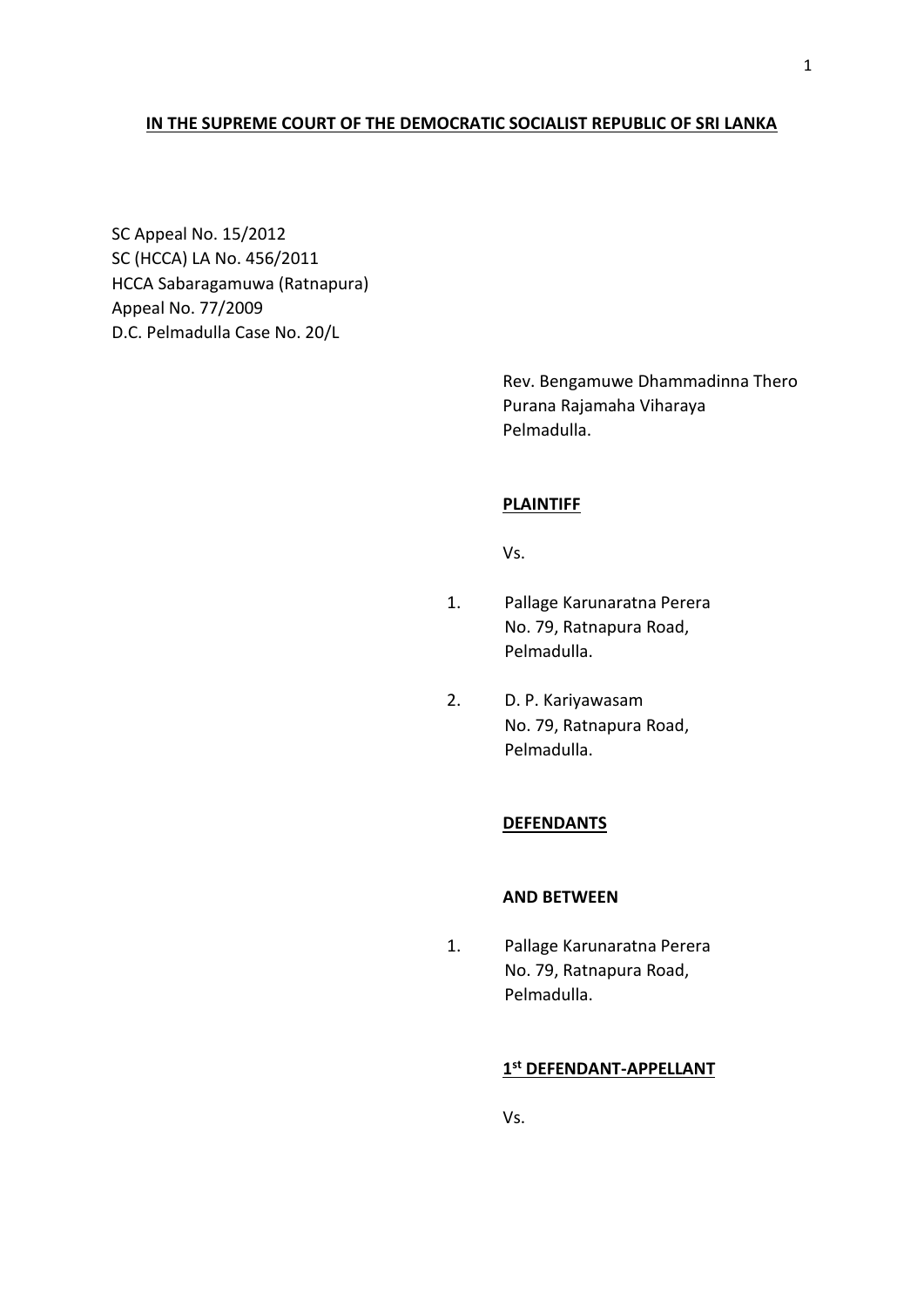Rev. Bengamuwe Dhammadinna Thero Purana Rajamaha Viharaya Pelmadulla.

#### **PLAINTIFF-RESPONDENT**

2. D. P. Kariyawasa No. 79, Ratnapura Road, Pelmadulla.

## **2 nd DEFENDANT-RRSPONDENT**

#### **AND NOW BETWEEN**

Rev. Bengamuwe Dhammadinna Thero Purana Rajamaha Viharaya Pelmadulla.

## **PLAINTIFF-RESPONDENT-APPELLANT**

1. Pallage Karunaratna Perera No. 79, Ratnapura Road, Pelmadulla.

# **1 st DEFENDANT-APPELLANT-RESPONDENT**

2. D. P. Kariyawasa No. 79, Ratnapura Road, Pelmadulla.

# **2 nd DEFENDANT-RRSPONDENT-RESPONDENT**

**BEFORE:** S.E. Wanasundera P.C., J. Anil Gooneratne J. & Prasanna S. Jayawardena P.C., J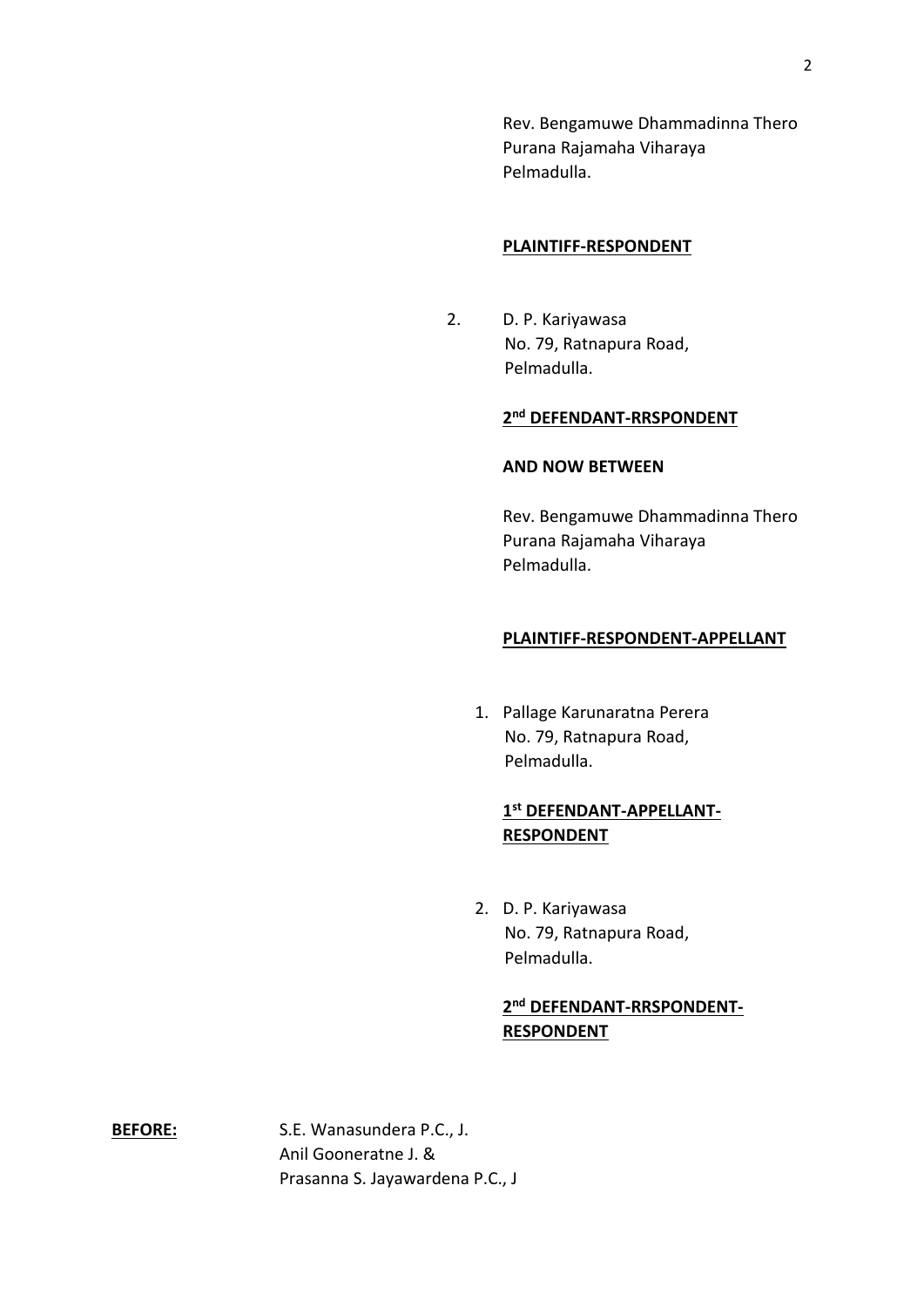**COUNSEL:** B.O.P. Jayawardena with Oshada Rodrigo and Nirosha Wickramasinghe for the Plaintiff-Respondent-Appellant Z.A. Ameen Hussain instructed by Hussain Ahamed For the 1<sup>st</sup> Defendant-Appellant-Respondent

**ARGUED ON:** 26.01.2017

# **WRITTEN SUBMISSIONS TENDERED ON:** 05.03.2012 (by Plaintiff-Respondent-Appellant) 28.03.2012 (by 1<sup>st</sup> Defendant-Appellant-Respondent) **DECIDED ON:** 14.03.2017

#### **GOONERATNE J.**

This was an action filed by the Plaintiff-Respondent-Appellant against the 1<sup>st</sup> Defendant-Appellant-Respondent and the 2<sup>nd</sup> Defendant-Respondent-Respondent for a declaration of title to the property described in the schedule to the Plaint, ejectment of the Defendants and for a declaration that the Defendant occupy the land described in the schedule under Leave and Licence of Plaintiff. It is the case of the Plaintiff that the  $1<sup>st</sup>$  Defendant entered the disputed premises with the Leave and Licence of the predecessor of the Appellant, namely Rev. Mudduwe Pagnasekera Thero with a promise that he would not alienate possession of the property to a third party and vacant possession would be handed over on request. However at a subsequent stage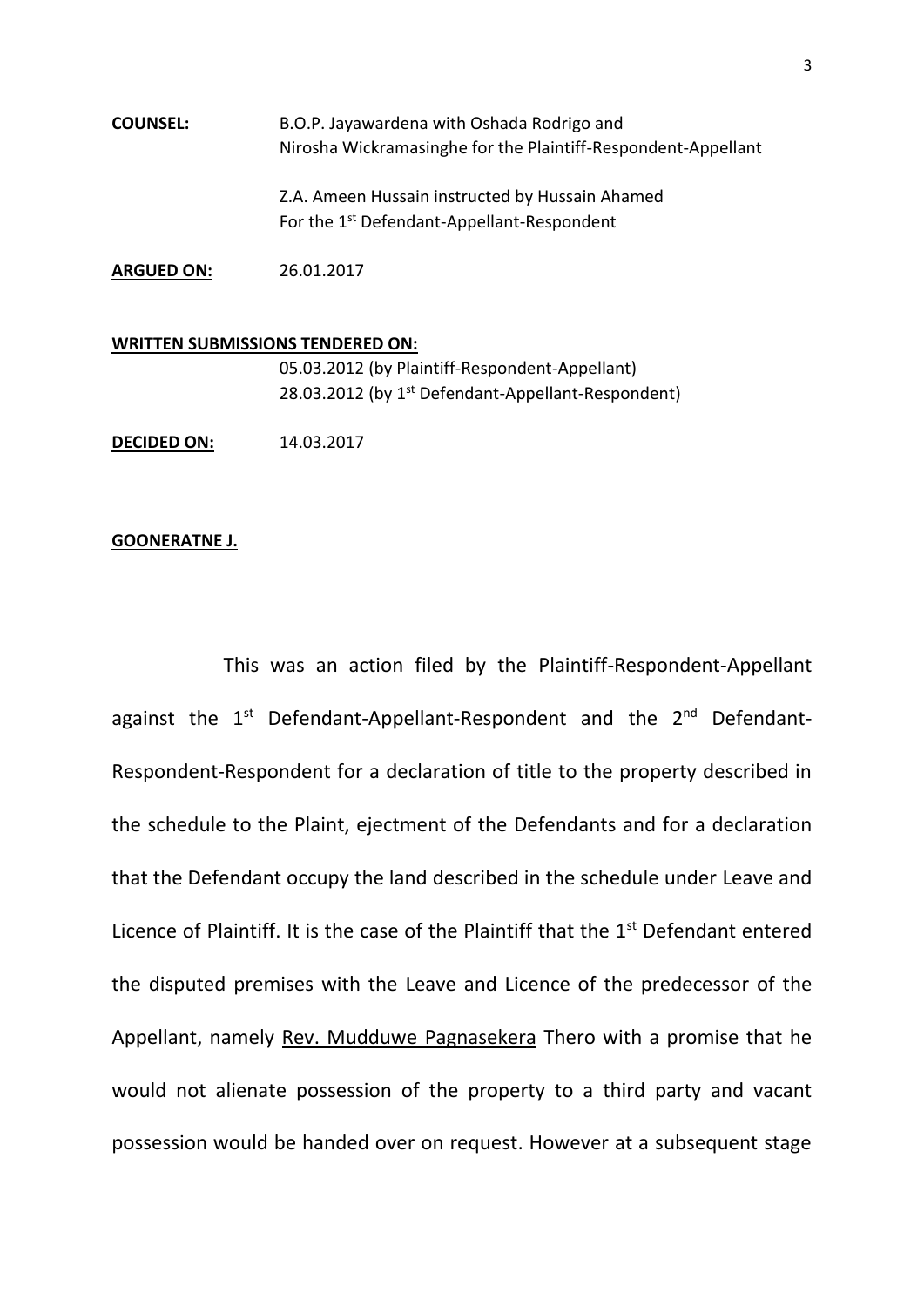1<sup>st</sup> Defendant denied the Appellant's (Plaintiff's) title illegally and leased the property to the 2<sup>nd</sup> Defendant-Respondent on lease Bond No. 19489 of 16.10.2002. 2nd Defendant did not file answer and trial proceeded ex-parte against him. However learned District Judge held with the Plaintiff by Judgment of 07.05.2009 and granted relief prayed for in the plaint. The  $1<sup>st</sup>$  Defendant aggrieved by the said Judgment, appealed to the Civil Appellate High Court, and that court allowed the appeal on 04.10.2011 and set aside the Judgment of the District Court.

Supreme Court on 24.01.2012 granted Leave to Appeal on the following questions of law which revolve on law of fideicommissum.

- (i) Have the learned High Court Judges erred in law in concluding that the conditions imposed in the deed bearing No. 1341 (P2) do not create a fideicommissum.
- (ii) Have the learned High Court Judges erred in law in not considering the provisions of the abolition of fideicommissum Act No.20 of 1972.

At the trial before the District Court the corpus was admitted and execution of lease Bond referred to above No. 19489 of 16.10.2002, was also admitted. Parties proceeded to trial on 16 issues. Plaintiff-Respondent-Appellant had adduced documentary evidence in support of his case of title and possession of the corpus. Plaintiff-Respondent-Appellant leading in evidence produced documents P1 to P12 and closed the case of the Plaintiff. The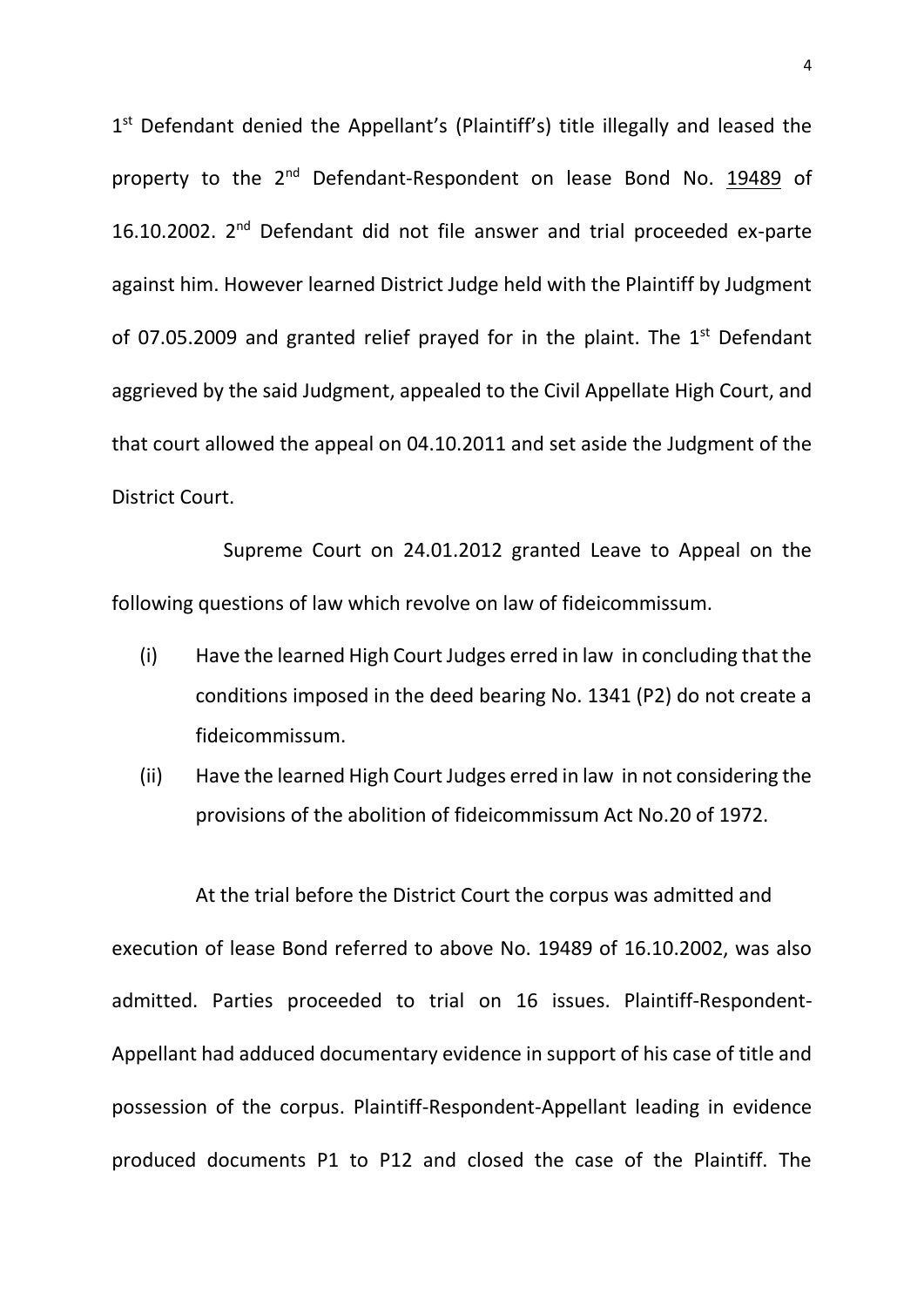Defendant did not lead any evidence. I also find that on perusal of the proceedings several documents produced by the Plaintiff party, had not been objected to by the Defendant. Learned District Judge has answered all issues raised by the Plaintiff, in favour of the Plaintiff.

In the submissions of learned counsel for Plaintiff-Respondent-Appellant he takes up the position that the documentary evidence led on behalf of the Appellant was neither challenged nor rebutted by the  $1<sup>st</sup>$  Defendant-Appellant-Respondent. At the trial Appellant produced deed P1 No. 4143 dated 27.10.2000 in respect of his title. By deed P1 the Appellant acquires title to the property from his teacher Rev. Mudduwe Pagnasekera Thero. The said Rev. Pagnasekera Thero acquired title from his teacher Haldanduwana Dhammarakkhitha Thero by deed of gift No. 1341 of 25.03.1964 produced as P2 at the trial. The subject matter of this case is depicted as P3 in the survey plan No. 5759 dated 14.09.2005. Appellant also had produced documents marked P4, P5, P7 & P8 to establish his predecessor's title and possession, to the property in dispute. A document marked P6 was produced and led at the trial. This document was produced by the Appellant to establish the fact that the 1<sup>st</sup> Defendant-Appellant-Respondent entered the property in dispute as a tenant under Appellant's predecessor who was the Viharadhipathi of the relevant time.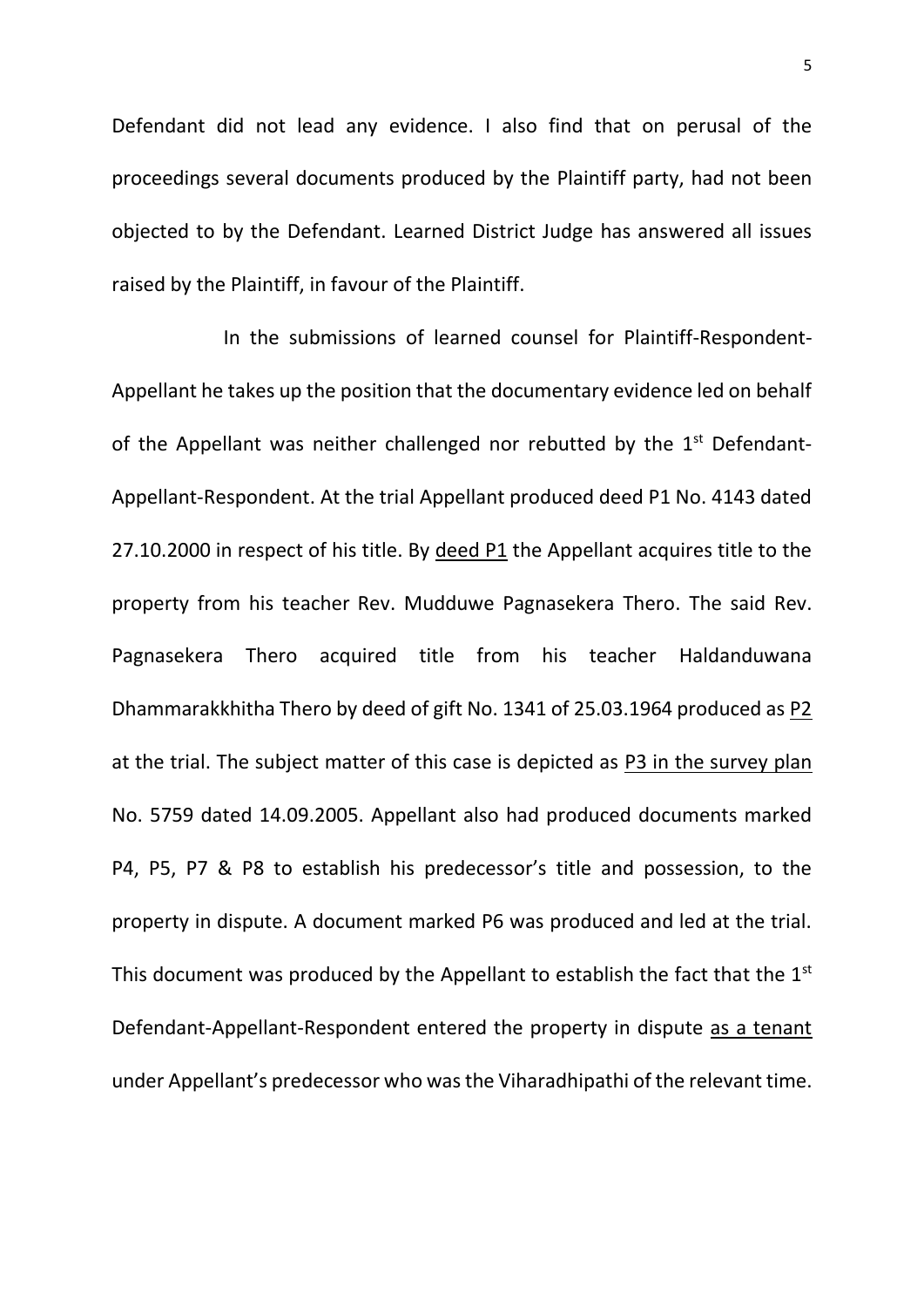Document P6 like the other documents were never challenged at the trial. It is also alleged by the Plaintiff-Respondent-Appellant that the  $1<sup>st</sup>$  Defendant-Respondent in violation of lease document P6, wrongfully executed deed of lease No. 19489 of 16.10.2002 (P9) and alienated possession of the premises to the 2<sup>nd</sup> Defendant-Respondent.

Learned counsel for the 1<sup>st</sup> Defendant-Appellant-Respondent's position was that under and in terms of the deed of gift no. 1341 and marked and produced as P2, (High Court brief refer to it as P8) the title of the donor Rev. Dhammarakkitha Thero did not pass to the donee Rev. Mudduwe Pagnasekera Thero but with his demise (donor) title vested with the temple. He further argued that in view of the conditions imposed in the said deed, Rev. Mudduwe Pagnasekera Thero could not have conveyed title of the corpus to the Plaintiff by the deed No. 4143. I also note the portion dealing with this argument as contained in the written submissions of the  $1<sup>st</sup>$  Defendant-Appellant-Respondent. It was submitted that the case is a case of declaration of title and the Appellant has failed to discharge that burden. In the chain of title pleaded by the Appellant in deed P2 (No. 1341) given by the donor Dhammarakkhitha Thero title did not pass to the donee Rev. Pagnasekera Thero. It is repeated that with the demise of Rev. Dhammarakkhitha Thero title vested in temple (Pelmadulla Purana Vihara Rajaman Viharaya), in view of the conditions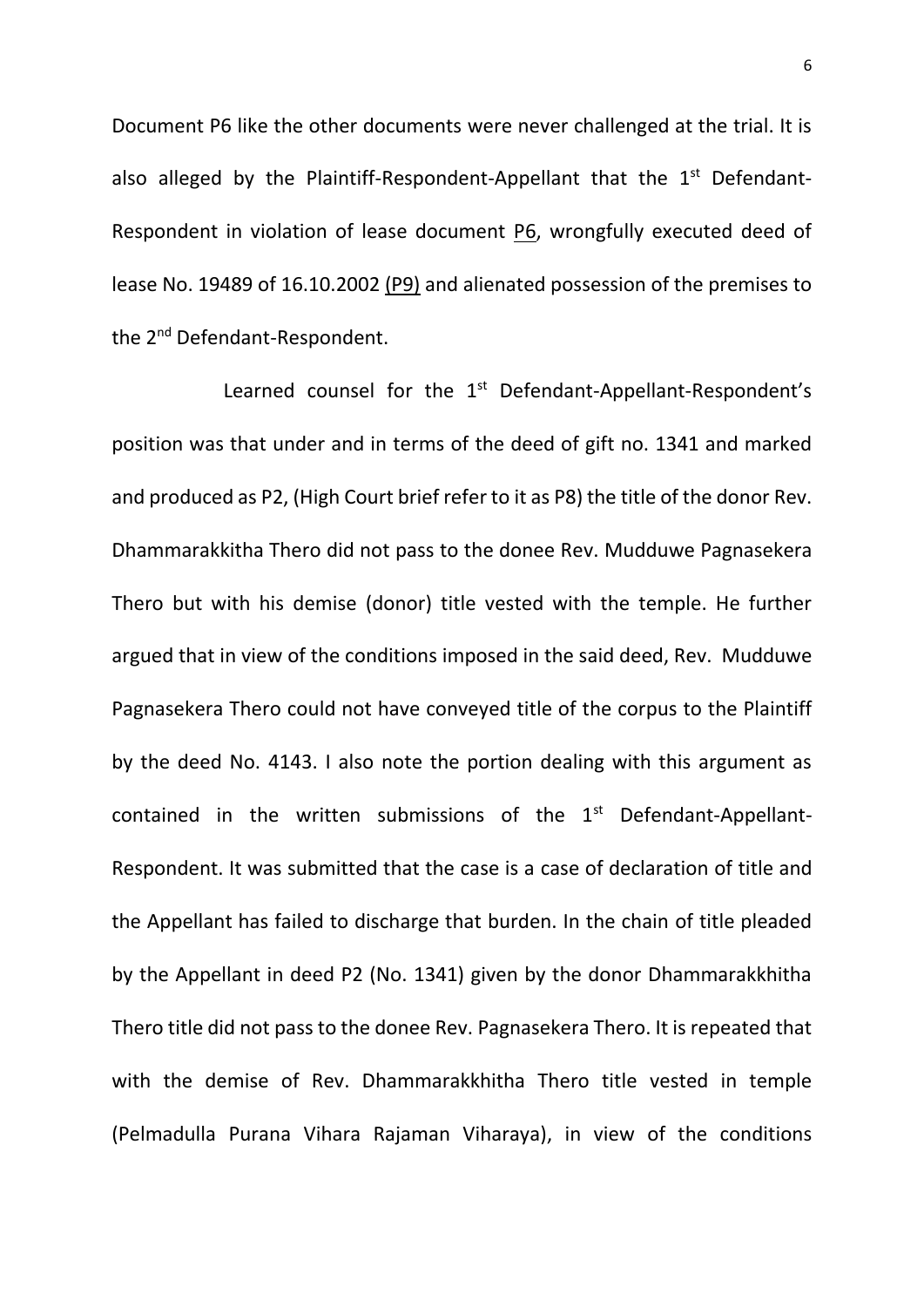appearing in the said deed. As such Rev. Mudduwe Pagnasekera Thero could not have conveyed title by deed No. 4143 (P1) to Plaintiff.

In any event the important question of law revolve on the point, whether deed P2 No. 1341 create a fideicommissum, and the effect of the abolition of fideicommissum Act No. 20 of 1972. My attention has been drawn to the case of *Pablina Vs. Karunaratne 50 NLR 169 at pg. 170*. Held for creation of 'fideicommissum' the language used must clearly show.

(1) That the gift is not absolute to the donee.

- (2) Who are the person to be benefited.
- (3) When are they to benefit.

In another well-known text, *'Laws of Ceylon – Walter Perera* deals with fideicommissum. I find variety of views and several expression of this topic are considered. I note the following:

The writer states no satisfactory test appears to be available to be applied to the question whether any particular words in a particular document have the effect of creating a fideicommissum and the best course perhaps, is to give summaries of the different decision which the Supreme Court has pronounced.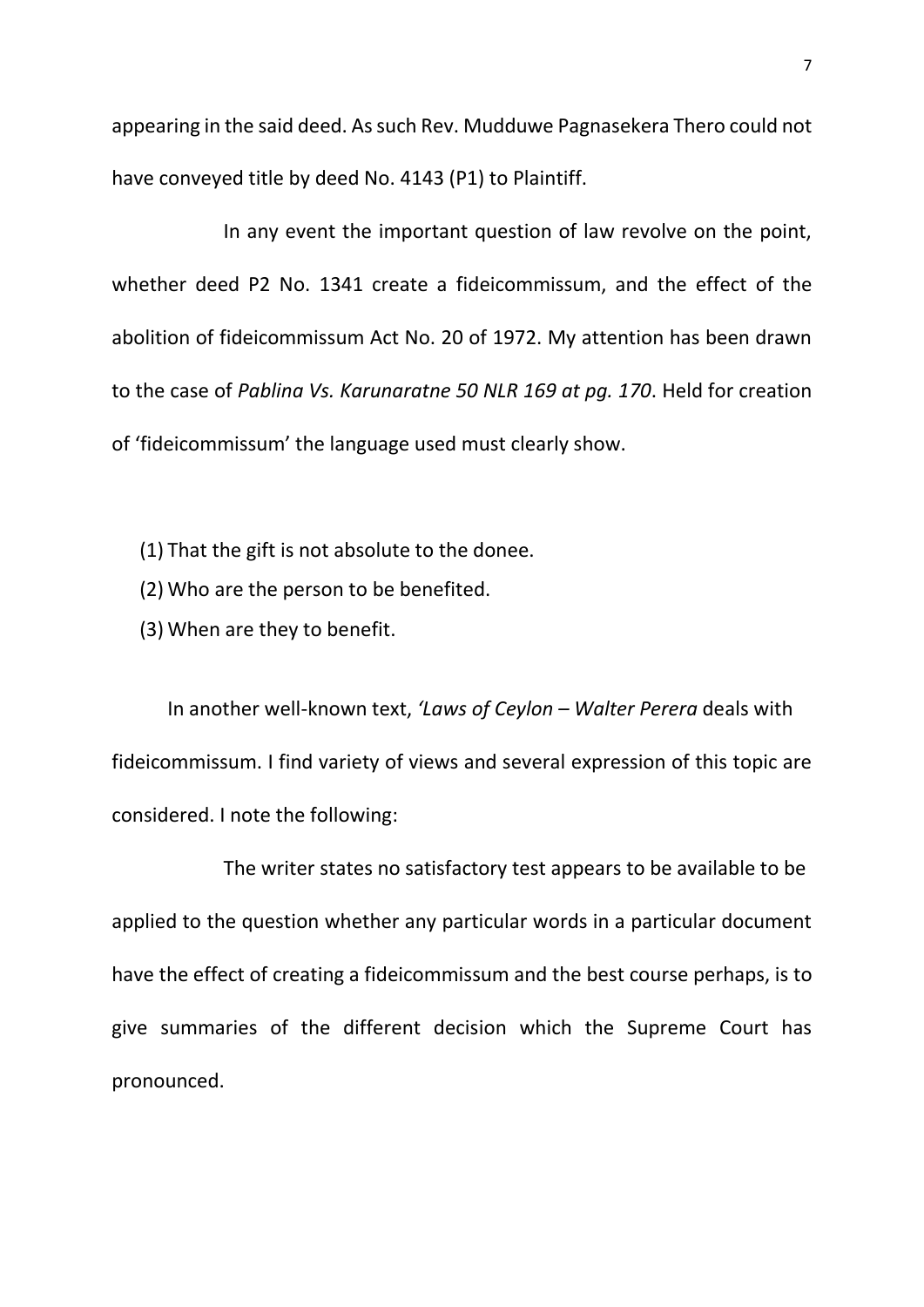## At pgs. 436/437

A provision in a will that the property "shall forever remain unsold and undivided, and the profits thereof be divided among the heirs collectively" was held to amount to a fidei commissum, the word "heirs" not necessarily meaning the children of the testator. Similarly, provision that the survivor should possess the common estate as he or she pleases, and that after the death of both, whatever is left should be divided among the children, constitutes a fideicommissum as to the residue. The survivor can alienate or encumber the property, but he or she should not needlessly spend, give away, or squander the estate in prejudice of the heirs on whom it is entailed. Under the Roman-Dutch Law it must not, in any case, be diminished by more than three-fourths.

A gift of land to A comprising a provision that the land "shall be possessed and enjoyed only by A, her children and their children in perpetuity, but shall not be sold, mortgaged, or gifted to anyone," was held to create a valid fideicommissum. ......

No set form of words is necessary for creating a valid fideicommissum. Prohibition of alienation out of the family coupled with a clear indication of the person to whom the property, in the event of alienation, is to go over, constitutes a good fideicommissum without formal words. So also in the case of Vansanden v. Mack, it was held by Bonser C.J that no special words were necessary to create a fideicommissum, but effect was to be given to the intention of the testator, if it could be collected from any expressions in the instrument that he intended to create a fideicommissum. In the same case Browne A.J. was of opinion that the expression "my children and their descendants" different in nowise from "my children and my descendants"; and it was also held by the court that whatever had been the intention of the testator as to the creation of a fideicommissum, where the will had been construed by the parties as if the testator had impressed a fideicommissum on the property, and such construction had formed the basis of family arrangements for a long period, it should not be disturbed. .......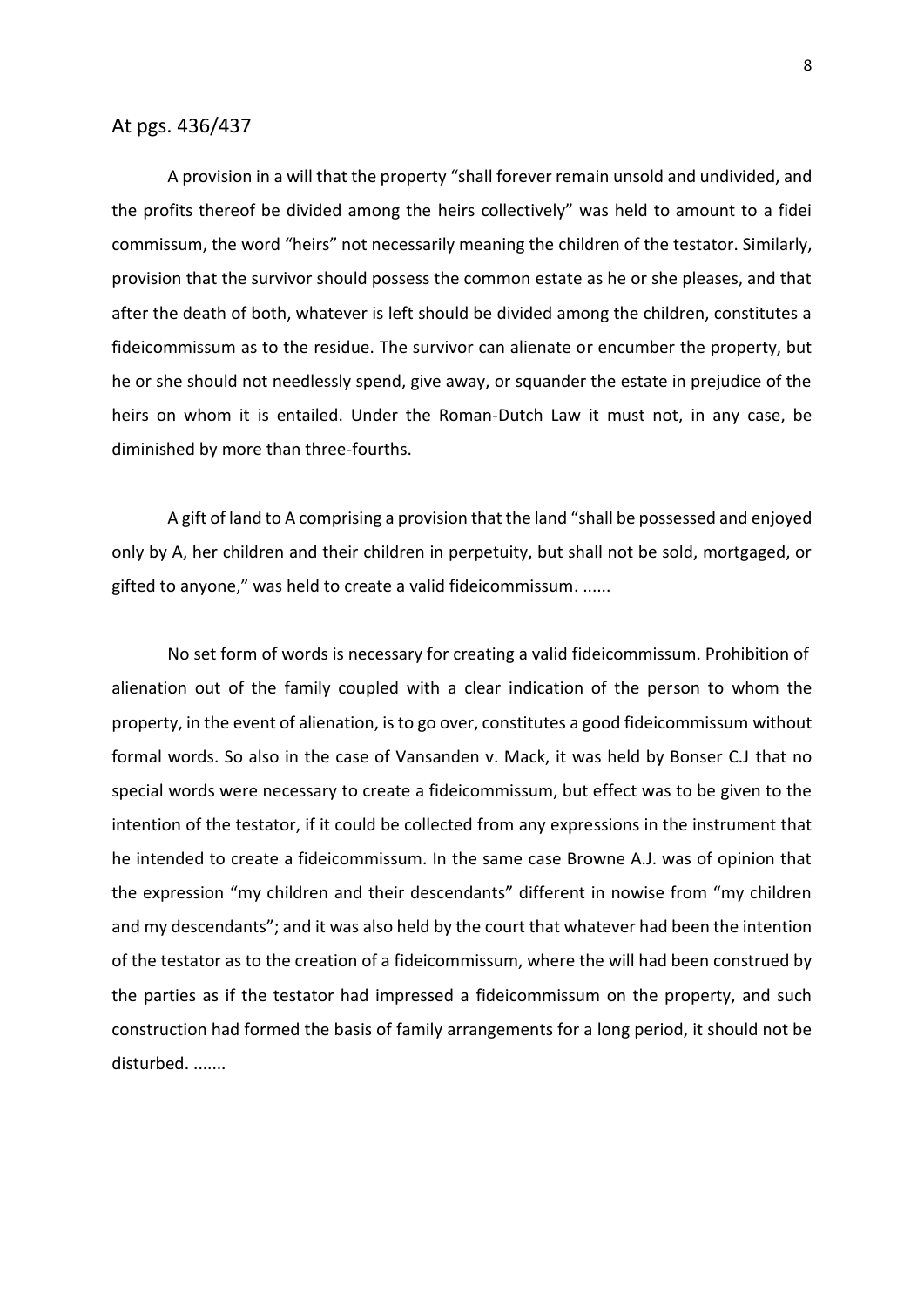The following words in a will – "I hereby direct that and his posterity (paramparawe) should possess the following lands, & c. Except such possession, there lands or any part thereof shall not be sold, mortgaged, or made over in any other manner or seized for his debt" were held to create a fideicommissum. The word paramparawe was interpreted to mean lineal descendants of the testator. It was further held in this case that in construing a will the intention of the testator was of paramount importance, and where the intention to name a fidei commissary was expressed, or might be gathered by necessary implication from the language of the will, a fideicommissum was constituted. No particular form of words was necessary to create it, and in cases of doubt the inclination of the court was not to put any burden upon the inheritance.

Principles of Ceylon Law - Hon. H.W. Tambiah Q.C Pg. 320.

The view taken is that in the case of a fideicommissum by deed there is a contract. The persons to whom the obligation is due are the creditors during the pendency of the condition, a principle which is contrary to the rule obtaining in the case of legacies. This concept is based on the principle that a person who makes a stipulation subject to a condition, transmits the expectation under the contract to his heirs if he dies before the fulfilment of the condition (Voet 36.1.67; Magregor 1.4.5; Mohamed Bhai v. Silva (1911) 14 N.L.R 193; Thiagarajah v. Thiagarajah (1921) 22 N.L.R 433; Balkis v. Perera (1927) 29 N.L.R 284; Ariyasathumma v. Retnasingham (1946) 47 N.L.R 180.

The learned District Judge has arrived at his conclusion based on deed P1 and P2. That P1 is a deed of transfer, and deed P2 is a deed of gift. The question of a fideicommissum was not an issue before the original court. There is no doubt that the  $1<sup>st</sup>$  Defendant was a lessee of the Plaintiff. As such the law would not permit the 1<sup>st</sup> Defendant to contest Plaintiff's title. Material made available suggest that the  $1<sup>st</sup>$  Defendant in violation of lease document P6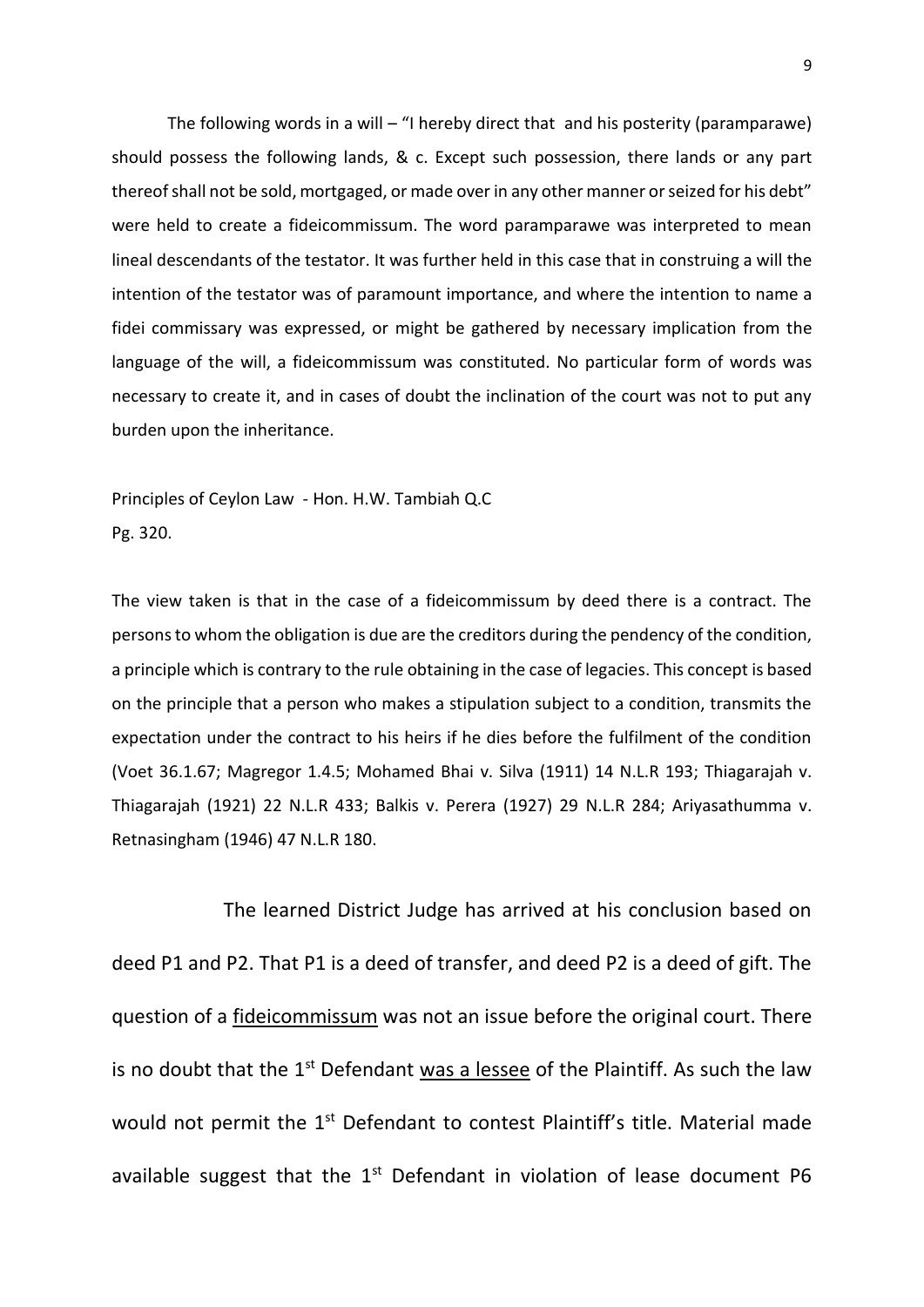wrongfully/illegally executed deed of lease P9 and alienated possession of the premises to the 2nd Defendant. Learned District Judge has carefully considered the above position. I do not think the Judgment of the learned District Judge could be faulted in any respect as the Judgment had been delivered based on the issues raised before the original court.

The learned High Court Judge considered the position of a fideicommissum and reject the position of the Plaintiff-Respondent-Appellant and state deed P2 does not create a fideicommissum as P2 does not pass title on the demise of Dhammarakkhitha Thero and the subject property becomes sanghika property. On this aspect the authorities referred to above express the view that no satisfactory test could be utilised to decide on the fideicommissum but one has to gather such intention from the words used in the deed.

Therefore the views expressed by the learned High Court Judge cannot be considered as a test to be applied and adhered to determine whether deed P2 created a fideicommissum. P2 no doubt suggest that the gift is not absolute to the donee, and the donee would benefit by deed P2 during his life time. P2 deed executed in the year 1964, contains a prohibition on the donee to mortgage or provide P2 as security or any alienation. There are some important features in a fideicommissum, which suggest continuation of possession from one to another on the demise of the donee.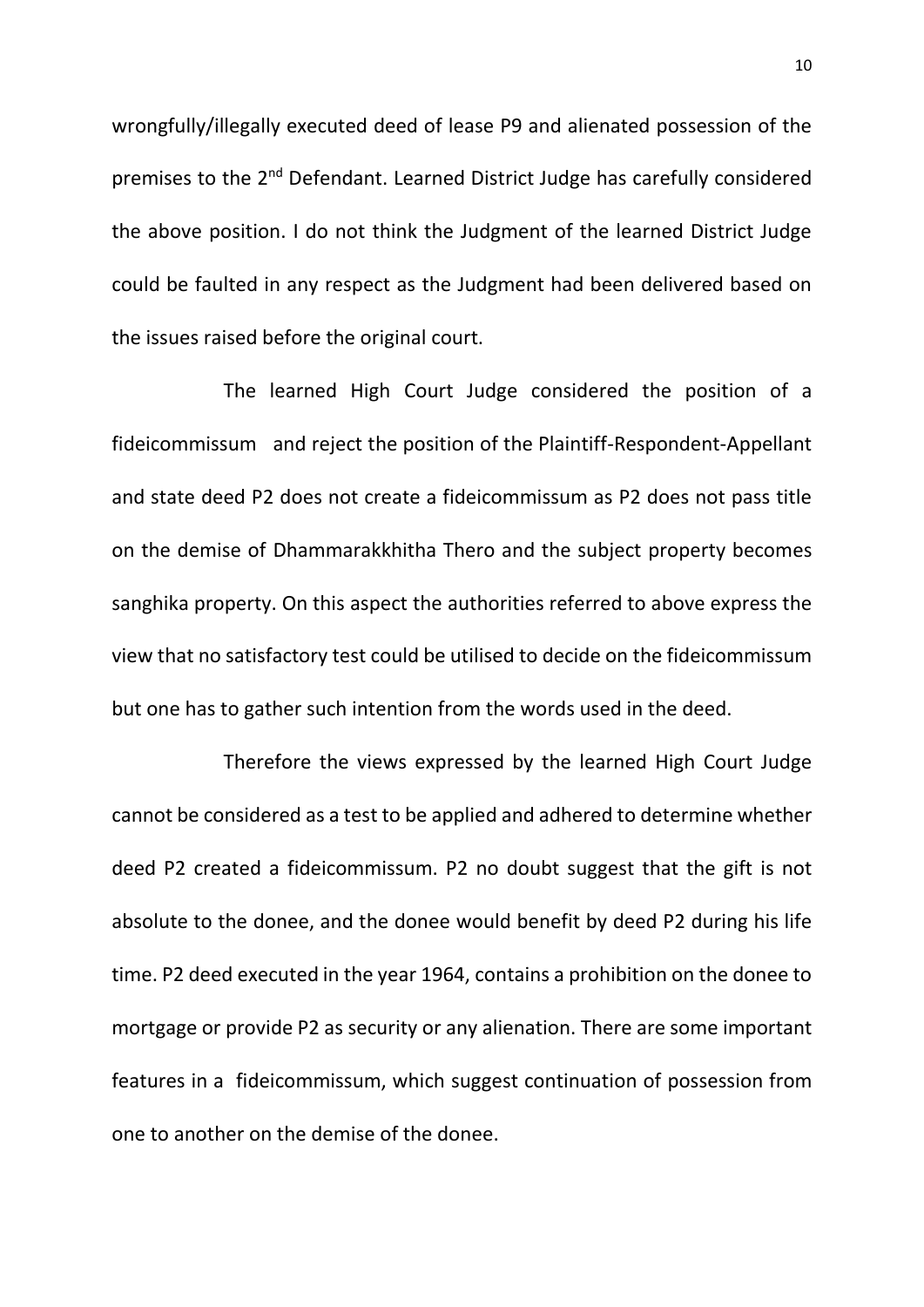I am in agreement with the submissions of the learned counsel for Plaintiff-Respondent-Appellant that deed P2 create a fideicommissum but with the enactment of, abolition of fideicommissum and Entails Act No.20 of 1972 the fideicommissum becomes ineffective and the donee in deed P2 becomes the absolute owner of the property without any encumbrances. By the said Enactment the fideicommissum or any restraint or alienation, limit or curtailment got wiped out and the donee would get title and no other named in the deed would acquire title (Section 2 and 4 of the Act No. 20 of 1972).

Upon a consideration of all the facts and circumstances discussed above, I set aside the Judgment of the High Court and affirm the Judgment of the learned District Judge. I answer the two questions of law on which leave was granted as 'Yes'. In the creation of a fideicommissum it is not necessary to use special language or an adoption of a particular form. What is required is the manifestation of an intention to create it, and the presence of a condition or happening of an event for fideicommissum to take effect. There should be a clear indication as to who will benefit. Deed P2 fulfil all above, requirements.

The words used in deed P2 is clear. There is nothing wrong in expressing the view that the property in dispute should be considered as